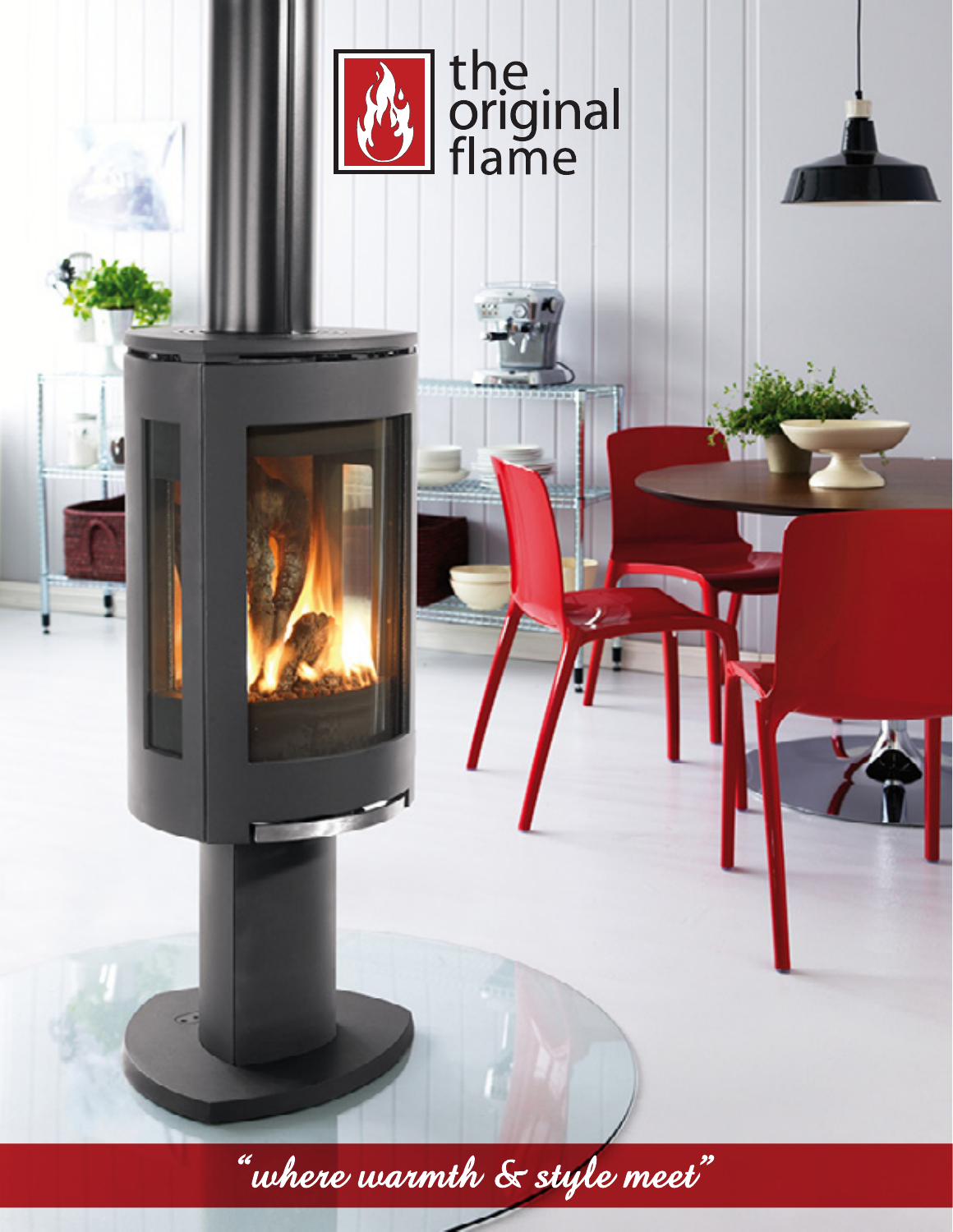

Having a fireplace installed in your home shouldn't be a stressful experience – and here at The Original Flame, we're experts at taking your vision and making it happen.

There are things as a customer that you can do that will paint a picture for us of what you'd like, and what we may need to plan around as we install your dream fireplace.

The first step is to decide what fuel you'd like to burn. Would you like the convenience of gas or propane? The cost efficiency of wood? The ambiance and simplicity of ethanol or electric? The convenient "wood heat feel" of wood pellets?

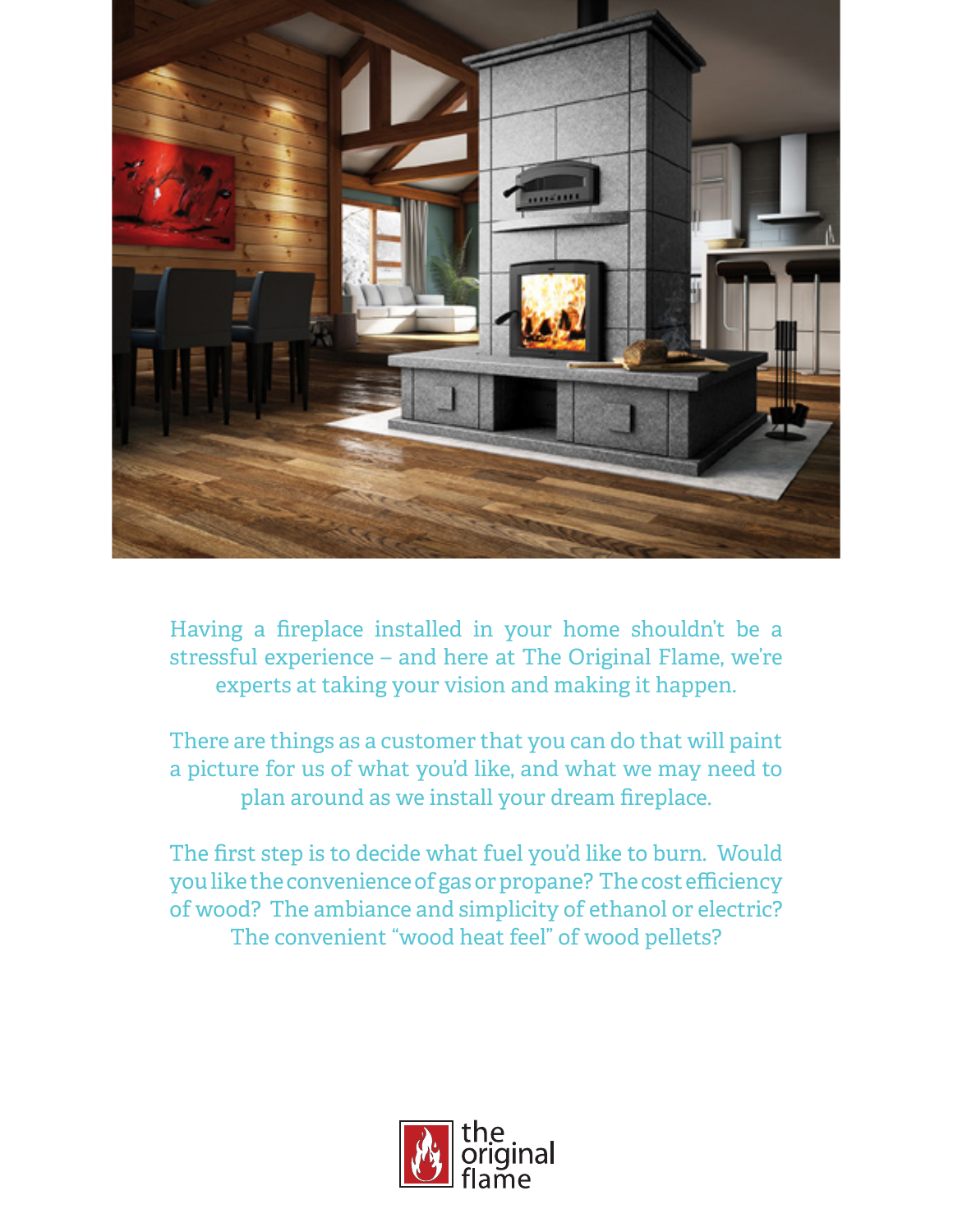# Contents.



Gas [Fireplace](#page-3-0)  **Types** 

04



Wood [Fireplace](#page-5-0)  Types







Pellet Fueled [Appliances](#page-7-0)

08

06





Electric [& Ethanol](#page-6-0)  Fireplaces

07

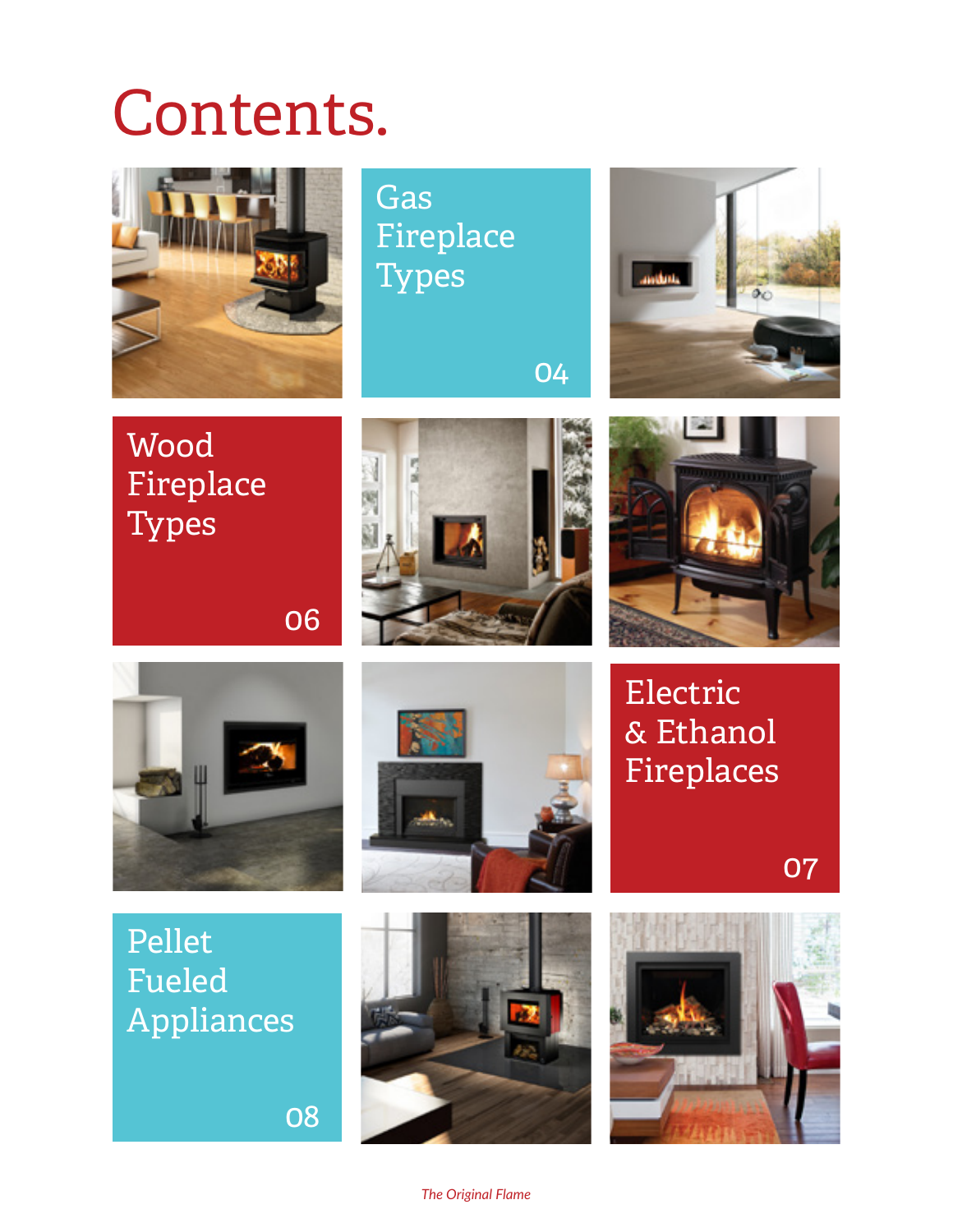# <span id="page-3-0"></span>Gas Fireplace **Types**

There are three different types of gas fireplaces – zero clearance gas fireplaces, gas fireplace inserts, and freestanding gas stoves. All gas fireplaces work in a power failure, which is a nice feature for people who have frequent power outages.

### **2** Zero Clearance Gas Fireplaces

These fireplaces can be in a decorative grade (less heat) or a heater grade (more heat) depending on model specifications and



options. All fireplaces will provide some heat – even if they're rated as decorative grade. Most customers who need a zero clearance gas fireplace are "starting from scratch". Zero clearance gas fireplaces come unfinished and using various materials (wood, cementboard, drywall, stone) get finished around. These fireplaces have depth and have to be built in to achieve a "finished look". This finish can be a do it yourself project, but it is advisable to have our experienced fireplace finishers create the fireplace finish of your dreams, as there are many different clearances and factors to be aware of while doing a fireplace finish.

#### **Gas Fireplace Inserts**

These fireplaces go into the cavity of a brick fireplace and vent up the chimney. Some can also fit into a wood burning factory built fireplace. The most important thing for us to know when you call for information on a gas fireplace insert is the dimensions of your existing fireplace cavity – height, width and depth. Gas fireplace inserts can use room air for combustion (natural draft) or can utilize outdoor air for both exhaust and combustion (direct vent). A gas fireplace insert gives the opportunity to turn a drafty fireplace into a beautiful heater.

#### **A** Freestanding Gas Stoves

Dissimilar to a zero clearance gas fireplace, these freestanding gas fireplaces come with a finished look right out of the box. Popular materials for them to be made out of are steel and cast iron, and usually, these are a heater grade fireplace, that resemble a wood stove.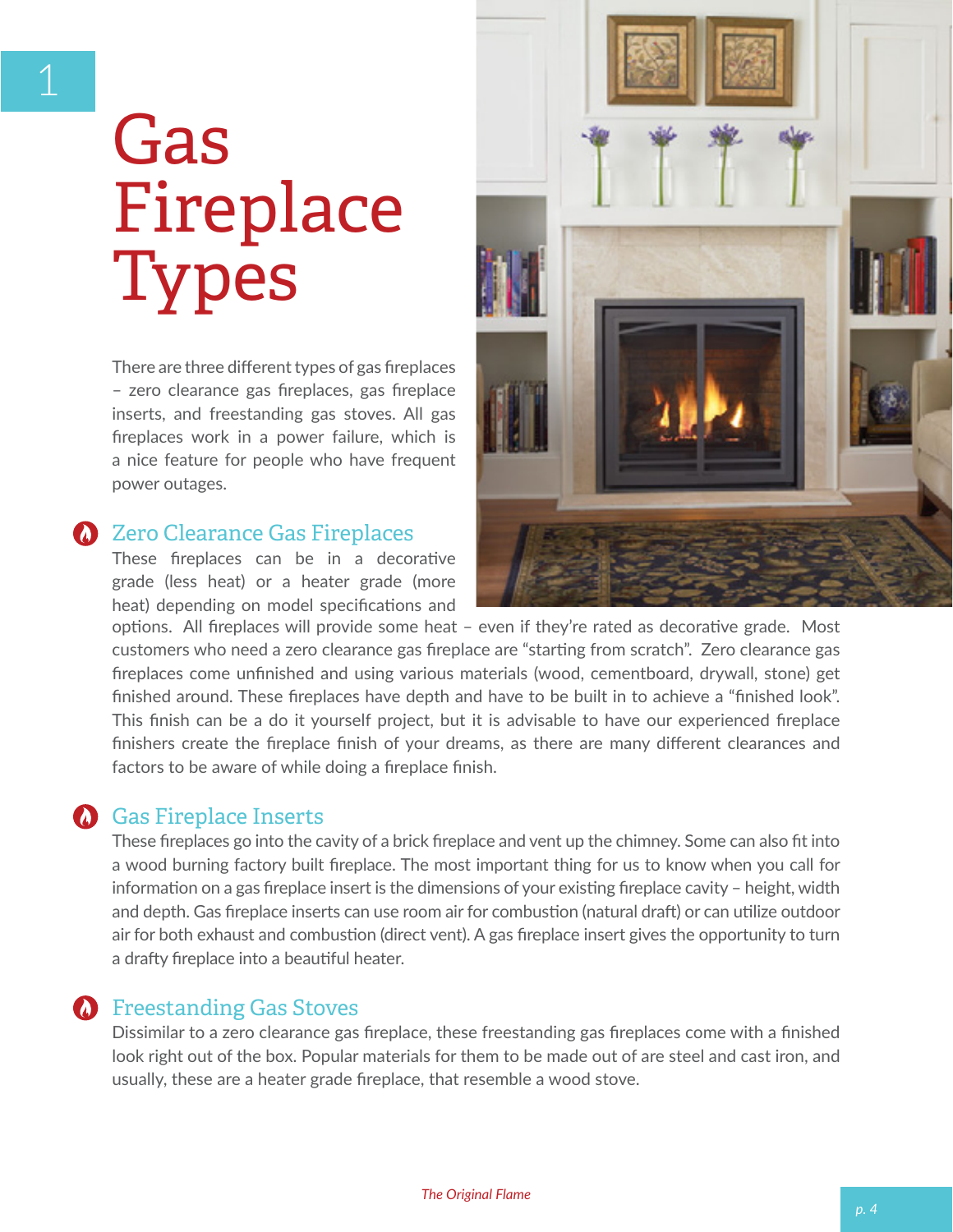One factor that comes up for many people is balancing cost efficiency versus desired location. It's true that for the most part, you can install a wood or gas fireplace essentially anywhere in a home – the question will be how much work it will take to facilitate this, and how much cost that labour will incur.

Most gas fireplaces can be installed pretty much anywhere in a home, provided that proper clearances can be met, that venting can go to the outdoors, and that gas can be provided to the fireplace.

### **TIP**

Typically, the most costeffective gas fireplace installations are on an exterior wall, and are near existing gas piping.

 $\boldsymbol{\Lambda}$ 

#### Clearances

How far away from a hazard something can be. For example, a gas fireplace typically can't have a wood finish on the trim around the glass. A typical gas fireplace sidewall exterior exhaust termination needs to be 12" above grade and to generalize, 12" away from a door or window.

#### Venting

How your gas fireplace breathes. All gas fireplaces need to exhaust flue gases to the outdoors, and most gas fireplaces take combustion air from the outdoors as well (a concept known as a direct vent). Venting can be horizontal (out through a sidewall) or can be vertical (out through a roof, finishing with a raincap, flashing and storm collar).

### Gas Piping

Whether the fuel is natural gas or propane, it has to be brought from somewhere to the fireplace it will fuel. Where this can be a bit of a challenge is when the piping will have to be brought through finished space, like a space that has already been drywalled. Our expert installers are phenomenal problem solvers and are usually able to give suggestions on ways that gas piping can be routed with minimal disruption – but be forewarned, sometimes drywall patching may be required.

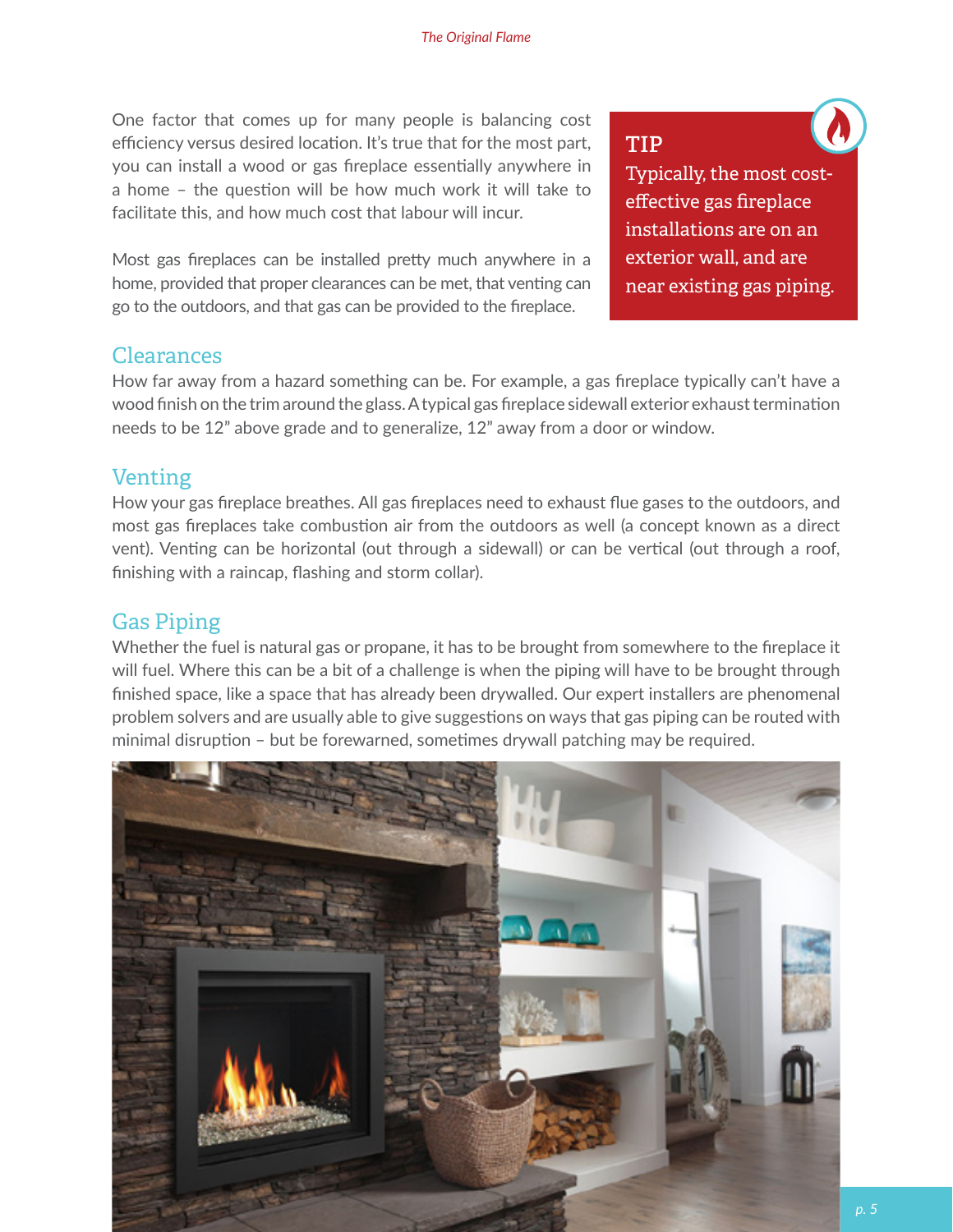# <span id="page-5-0"></span>**Wood** Fireplace **Types**

Factory built wood fireplaces – these fireplaces have similar characteristics to zero clearance gas fireplaces – these fireplaces have depth and come unfinished. They are vented through a roof with chimney, and utilize outside air as well as room air to combust.These fireplaces can vary from decorative grade to heater grade, and some models can be EPA certified because of their low emissions and high efficiency. These fireplaces are very low maintenance, usually just requiring a yearly chimney sweep.



### **A** Freestanding Wood Stoves

These EPA certified, high efficiency secondary burn or catalytic wood heating appliances range in colour, shape, size, size of space that they are able to heat, and material they're constructed from. By far the most versatile appliance we work with here at The Original Flame, a freestanding wood stove is put into a frequently used living space and radiates heat. A factory built stainless steel chimney as well as double walled smoke pipe are used to exhaust the smoke from the woodstove. Whether through a set of many secondary burn tubes or through a catalyst, every effort is made on the part of a modern wood stove combustion system to utilize all the potential fuel energy from the wood and smoke saving you money. Many modern woodstoves can be set within 12" of drywall (and most even less) and can have a hearth pad underneath them made of glass, cementboard, metal or tile/slate/granite. Woodstoves need to have floor protection 18" in front of the loading door and 8" to the sides and rear.

### **Wood Fireplace Inserts**

Wood fireplace inserts, like their gas burning siblings, are inserted into the cavity of a brick fireplace. Again, one of the most important factors for giving a quote on a wood fireplace insert is the dimensions of the brick fireplace cavity – height, width, depth. These are high efficiency space heating appliances and are not decorative grade. They use ceramic glass (which radiates heat better than steel or cast iron) and blower systems to move heat into the room they're burning in.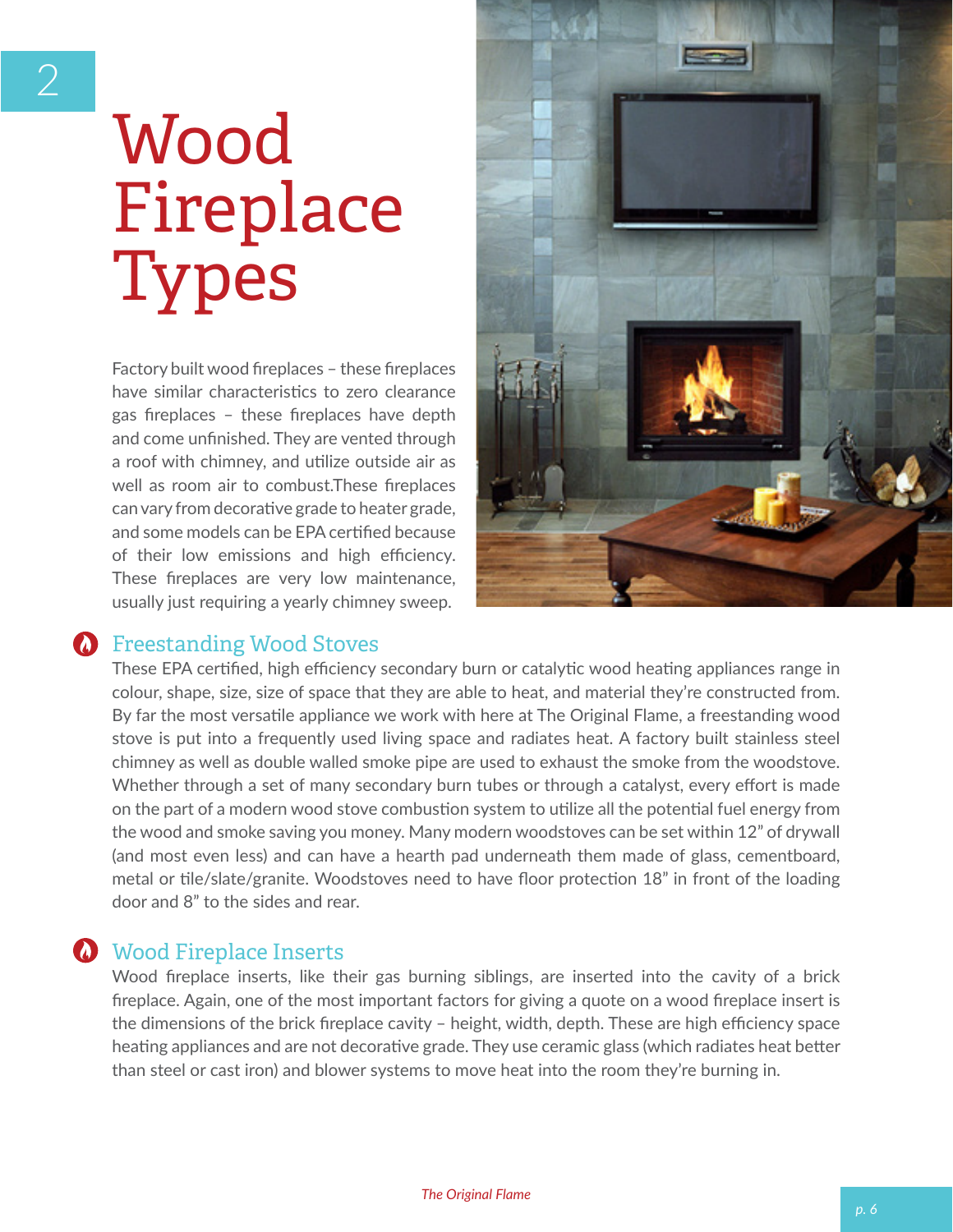# <span id="page-6-0"></span>Electric & Ethanol Fireplaces



**Advantages of these particular fireplaces:**

- Typically install in the same manner you'd hang a picture on a wall
- Tend to be less expensive than their gas or wood burning counterparts
- Provide some heat, and tend to be rated to "take the chill off" approximately 400 square feet.

### **(b)** Ethanol Fireplaces

Ethanol fireplaces burn a denatured alcohol and have a real flame. These fireplaces typically have a 3-6 hour burn time on a load of fuel, and the fuel is sold by the gallon. The fireplace can be "turned off" (snuffed) midway through the burn and typically, this will help conserve fuel when the fireplace is not in use. These fireplaces tend to be wall mounted, and install in the same manner that you would hang art on a wall.

## **O** Electric Fireplaces

These fireplaces can be inserted into a brick or coal fireplace opening, built in to a cabinet, wall mounted, or built into a false wall. They typically have a 6' long cord, and a licensed electrician can be contracted by you to help conceal this cord if you so desire – otherwise just plug them in. These fireplaces have come a long way since their inception, and get a lot of praise when people come into the showroom.

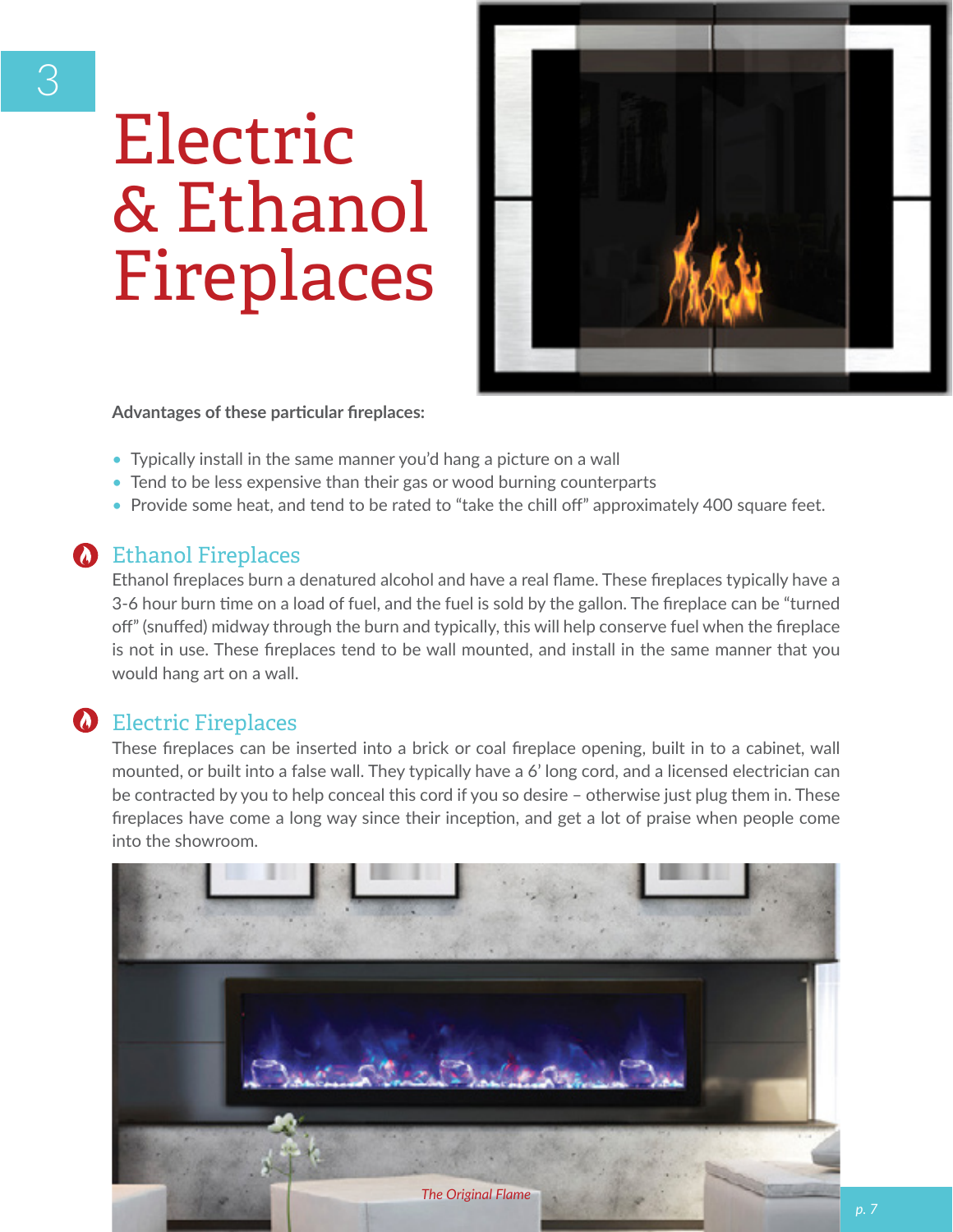# <span id="page-7-0"></span>Pellet Fueled Appliances

#### **C** Pellet Stoves

Pellet stoves are a workhorse appliance. Pellet stoves burn compressed wood pellets, and utilize electricity and fans for combustion. Pellet stoves typically have 3" venting which comes out of the rear of the stove, and this tends to go up the outside of a home's exterior wall to terminate at an elbow and cap. These fireplaces tend to create some noise as they generally use at least two fans, and their flame



looks different than a typical wood burning flame. There are many moving parts in a pellet stove, and to generalize, most of the customers who buy a pellet stove tend to be willing to take on the project of cleaning, fixing, replacing parts, etc. These fireplaces require electricity to operate, and are power dependent.

#### **A** Pellet Inserts

These fireplaces go into a brick fireplace cavity and have all the characteristics of a freestanding pellet stove. These appliances tend to "come into the room" a bit more as they have a bit more depth in order to facilitate loading the pellet hopper. Most people who utilize a pellet burning insert are looking for the high heat feel of wood heat, without having to split, stack, and clean up after traditional cordwood.